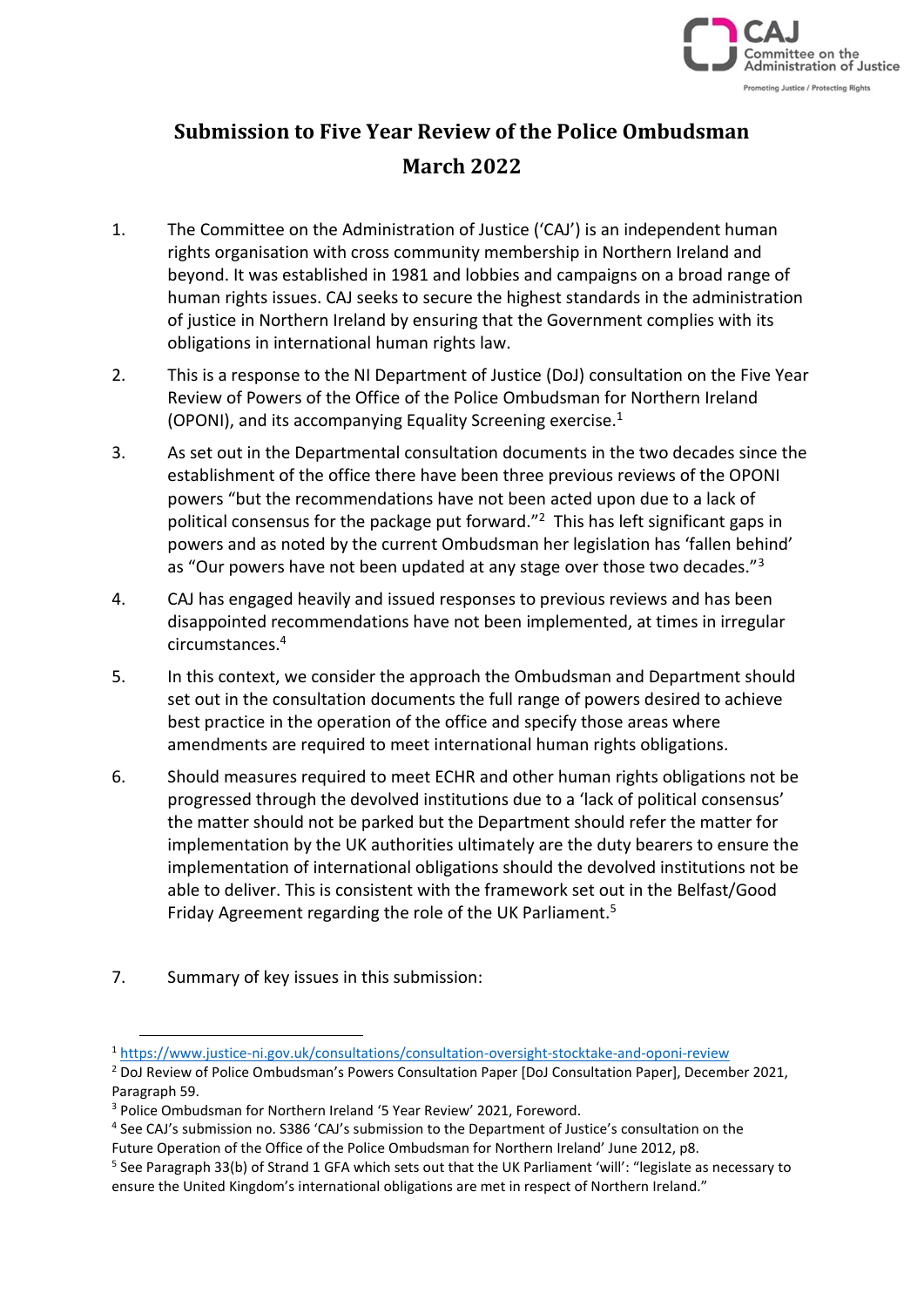- ➢ *General powers:* We welcome the accessible nature of the OPONI Five Year Review document, and largely concur recommendations made to remedy gaps in powers, including the issues of compellability of information and statements and the extension of the remit to cover recommended civilian staff working on behalf of the PSNI.
- ➢ *Complaints previously investigated by the RUC:* we would urge a further change, recommended in previous reviews, to ensure the Ombudsman is not statute barred from investigating matters previously investigated by police. This issue arose recently in the Operation Greenwich report.
- ➢ *Immigration Officers:* we would urge further consideration of the scope of the OPONI remit relating to the exercise of functions by immigration officers beyond formal enforcement powers, in particular in the context of use of 'informal' controls that have led to racial discrimination.
- ➢ *OPONI as a body of the NI Assembly rather than DoJ*: we would concur with the goal of bringing OPONI in line with relevant provisions of the Venice Principles, but would caution at present if there are sufficient safeguards underpinning the functioning of the Assembly to prevent the undermining of OPONI's remit.
- ➢ *Equality Screening*: in this submission we trigger the formal process to seek a review of the equality screening provided with the consultation, which we do not consider has been completed correctly.

## **General Powers of OPONI**

- 8. The Review makes a number of recommendations in relation to strengthening the powers of OPONI to conduct investigations, including remedies for gaps in the investigation remit of the Office.
- 9. This includes a recommendation to bring OPONI in line with other similar bodies by augmenting its powers to compel the supply of "information, evidence or documents which the Police Ombudsman believes would be relevant to her investigations."<sup>6</sup> At present OPONI powers to this end are limited to such compulsion from the PSNI and Policing Board and not any other agency or person holding information relevant to an investigation. OPONI states "It is very unusual for an investigative body not to have the power to compel evidence and the absence of this power can have a significant impact on investigations."<sup>7</sup> The Department proposes this recommendation is taken forward.<sup>8</sup>
- 10. We concur this recommendation should be implemented, and in cases where an investigation engages duties under Articles 2 or 3 ECHR, would consider this extended power an element required to ensure effective investigations.
- 11. A second recommendation from OPONI is that the present power to compel statements of evidence from serving Police Officers be extended to any person

<sup>6</sup> Five Year Review, 2022, page 13.

<sup>&</sup>lt;sup>7</sup> Five Year Review, 2022, page 13.

<sup>8</sup> DoJ Consultation Paper, recommendation 14, page 43.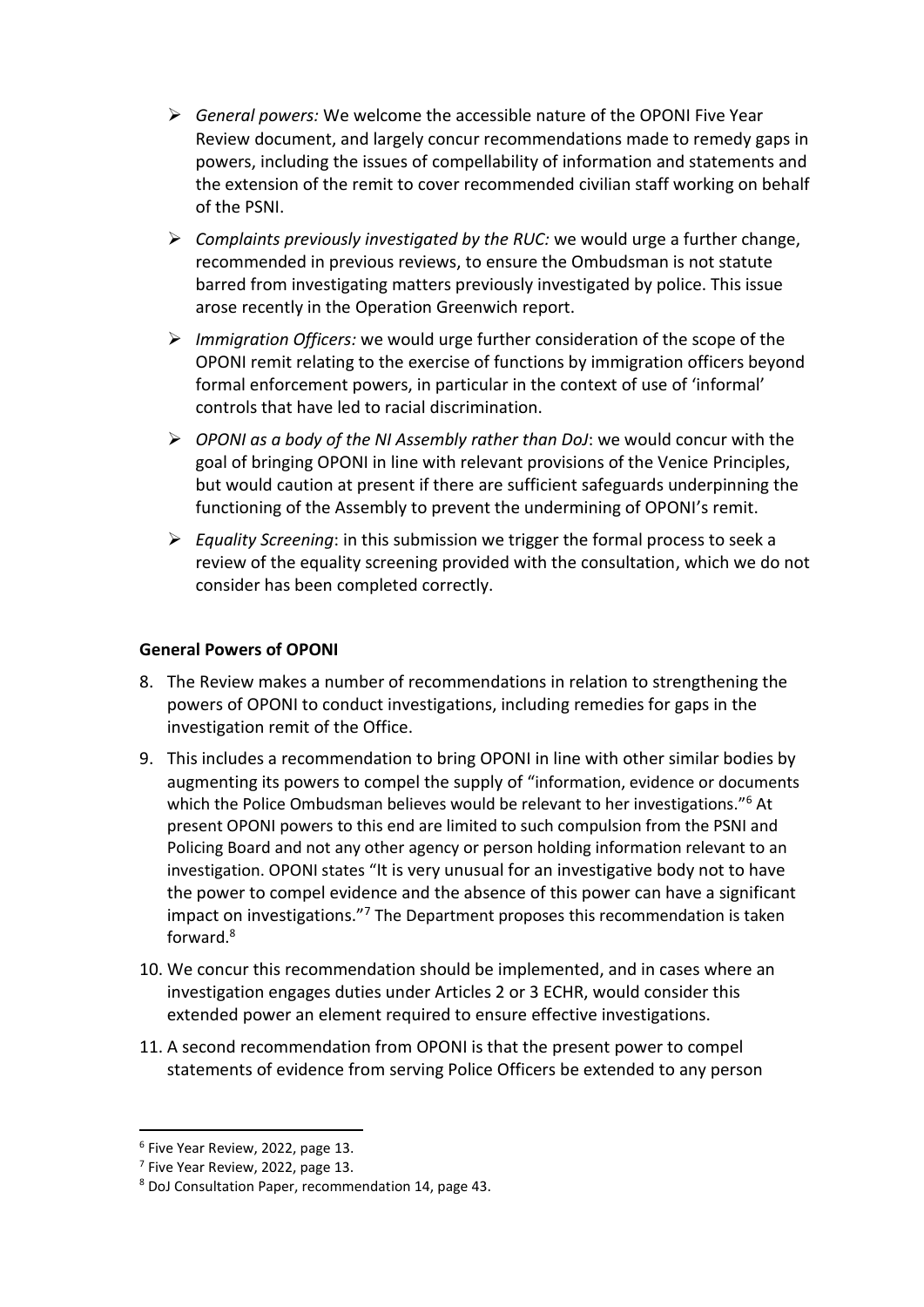suspected of committing an offence in relation to a complaint of police conduct. $9$ This, OPONI notes, is a power available to comparable bodies.

- 12. Recommendation 15 has been formulated in relation to this matter "*That the Police Ombudsman legislation is amended to provide power to compel witnesses and suspects to attend for interview and to do so within a reasonable time. The interviewees must be required to bring all documentation and records in their possession and control including retired police officers*." The Department does not propose to take this recommendation forward citing lack of political consensus.<sup>10</sup>
- 13. We concur with the need for OPONI powers to be strengthened in this area to increase compellability of cooperation with an Ombudsman investigation. Where the subject matter of an investigation engages Articles 2 & 3 ECHR we also consider this as a necessary step to ensure requirements for effective investigations are met.
- 14. This includes where an investigation into the actions of Police Officers would engage the actions of other agencies or informants ('CHIS').<sup>11</sup> Previous consultations have sought to address the present issues of conflict regarding CHIS and OPONI investigations. <sup>12</sup> At present if the Police Ombudsman is investigating alleged misconduct or criminality by PSNI handlers of informants it appears it would be the PSNI themselves, despite the issue of conflict of interest, who would have to interview relevant persons who are informants to the PSNI or other agencies. There has also been a long running issue whereby some retired officers decline to cooperate with OPONI investigations. We would support suitable changes in powers to empower the Ombudsman to compel cooperation with suitable procedural safeguards.
- 15. The references to duties under Articles 2 & 3 ECHR above relate to investigations concerning the right to life or torture and inhuman or degrading treatment. They are relevant to current investigations as well as those concerning legacy matters.
- 16. We also concur that amendments to powers should be made to make clear the ability of the Ombudsman to publish reports and make findings.
- 17. We also concur that the OPONI role be further extended beyond Police Officers to other police staff engaging in policing functions. The Review states "*The Police Ombudsman believes that she should be able to investigate a complaint about any nonpolice officer or individual acting on behalf of the Chief Constable in a role which involves contact with the public*." <sup>13</sup> The Department proposes taking forward recommendations in this area.<sup>14</sup>

### **Complaints Previously Investigated by the RUC**

18. There has long been a gap in OPONI powers due to provisions in the RUC (Complaints etc) Regulations 2001 that preclude Ombudsman investigations into

<sup>&</sup>lt;sup>9</sup> Five Year Review, page 14.

<sup>10</sup> DoJ Consultation document recommendation 15.

<sup>&</sup>lt;sup>11</sup> Covert Human Intelligence Sources.

 $12$  In October 2013 the Department sought views on a recommendation that "The Police Ombudsman must be empowered to arrest and interview agents and informers [sic] of the PSNI (or any other agency) if it may assist an investigation by the Police Ombudsman;"

<sup>&</sup>lt;sup>13</sup> Five Year Review, page 11.

<sup>14</sup> DoJ Consultation Document, recommendations 7 & 8.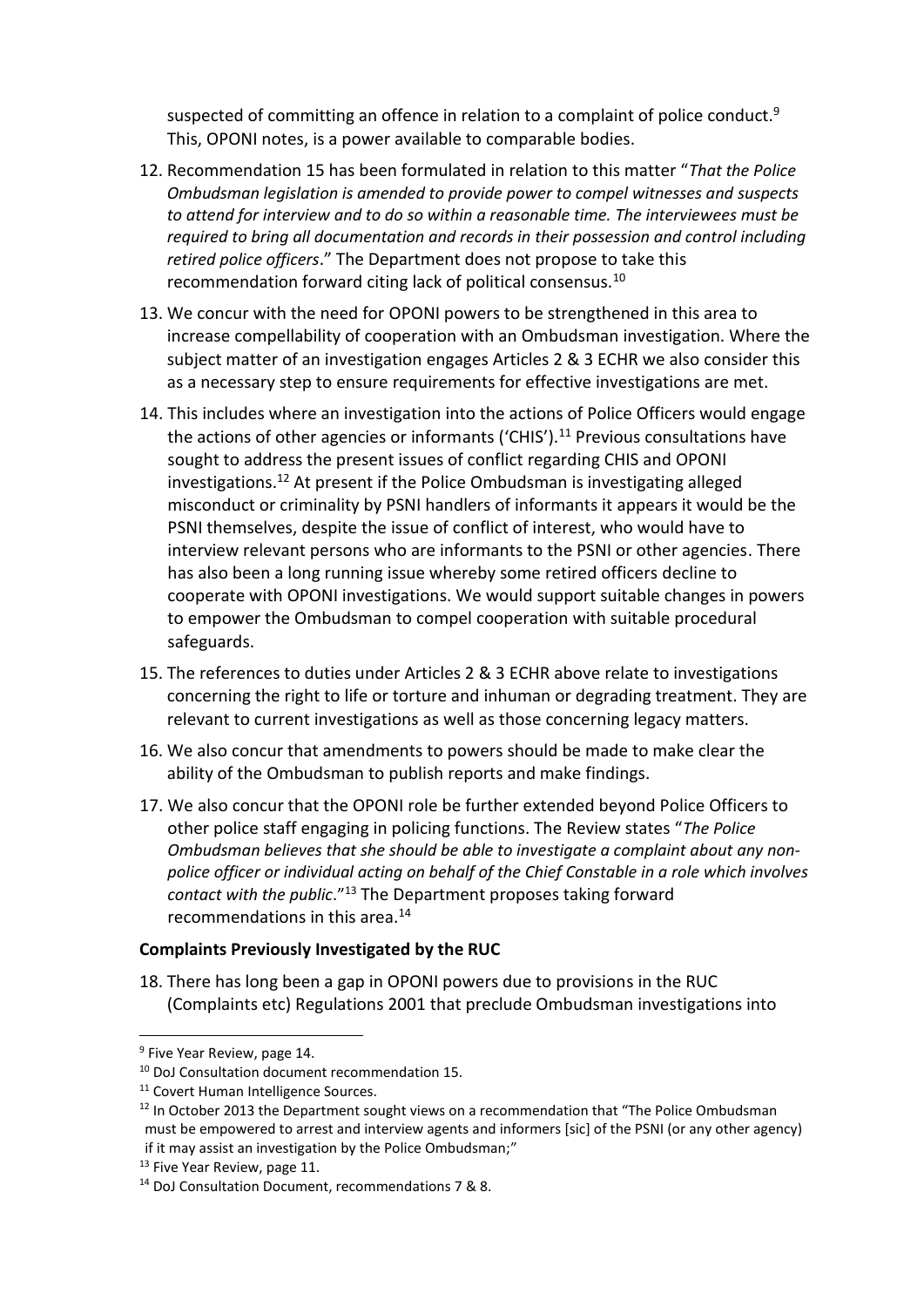matters previously investigated by the police themselves. This also engages the investigations of the OPONI predecessor body the ICPC. This issue has led to a situation where complaints into fatal shootings by the RUC and other matters have not been reinvestigated.

- 19. The restrictions would cover other complaints relating to the right to life or torture/ inhuman or degrading treatment that engage the requirements of Articles 2 & 3 ECHR. The ECHR requirements include that investigations must meet certain thresholds of independence, a standard not met by past RUC or ICPC investigations.
- 20. We consider that the relevant provisions in the RUC (Complaints etc) Regulations should therefore be amended to remove this statute bar on OPONI investigations in such circumstances, and that this engages ECHR requirements.
- 21. This issue has arisen recently in relation to the OPONI investigation into complaints of collusion in the loyalist killing of Patrick Shanaghan. CAJ has represented the Shanahan family including proceedings both to the European Court of Human Rights (ECtHR), and in a complaint to the Ombudsman.
- 22. The *Shanaghan v UK* ECtHR case found the UK had breached the procedural obligations of Article 2 ECHR in failing to secure an independent, effective investigation into his death. In relation to the RUC / ICPC investigations the Court stated:

104. Insofar as the investigations were conducted by RUC officers, they were part of the police force which was suspected by the applicant and other members of the community of harassing and issuing threats against Patrick Shanaghan. They were all under the responsibility of the RUC Chief Constable, who played a role in the process of instituting any disciplinary or criminal proceedings…. The power of the ICPC to require the RUC Chief Constable to refer an investigating report to the DPP for a decision on prosecution or to require disciplinary proceedings to be brought is not, however, a sufficient safeguard where the investigation itself has been for all practical purposes conducted by police officers connected with those potentially under investigation.... 15

- 23. In January 2022, the Police Ombudsman released her Operation Greenwich investigation report covering 19 murders and multiple attempted murders committed across several counties around the north west of Northern Ireland between 1989 and 1993 by the Ulster Defence Association (UDA), a legal organisation until 1992.<sup>16</sup> This included the death of Mr Shanaghan.
- 24. Notwithstanding other findings the Police Ombudsman cited gaps in her powers as the reason for being unable to investigate the family's complaints that prior to Patrick's murder there were beatings in custody and death threats against Patrick from RUC officers.<sup>17</sup>

<sup>15</sup> Shanaghan v UK, paragraph (Application no. 37715/97) May 2001, [104].

<sup>16</sup> [https://www.policeombudsman.org/Media-Releases/2022/Collusive-behaviours-but-no-prior](https://www.policeombudsman.org/Media-Releases/2022/Collusive-behaviours-but-no-prior-knowledge-of-att)[knowledge-of-att](https://www.policeombudsman.org/Media-Releases/2022/Collusive-behaviours-but-no-prior-knowledge-of-att)

<sup>&</sup>lt;sup>17</sup> Operation Greenwich report paragraphs 11.60 & 11.62.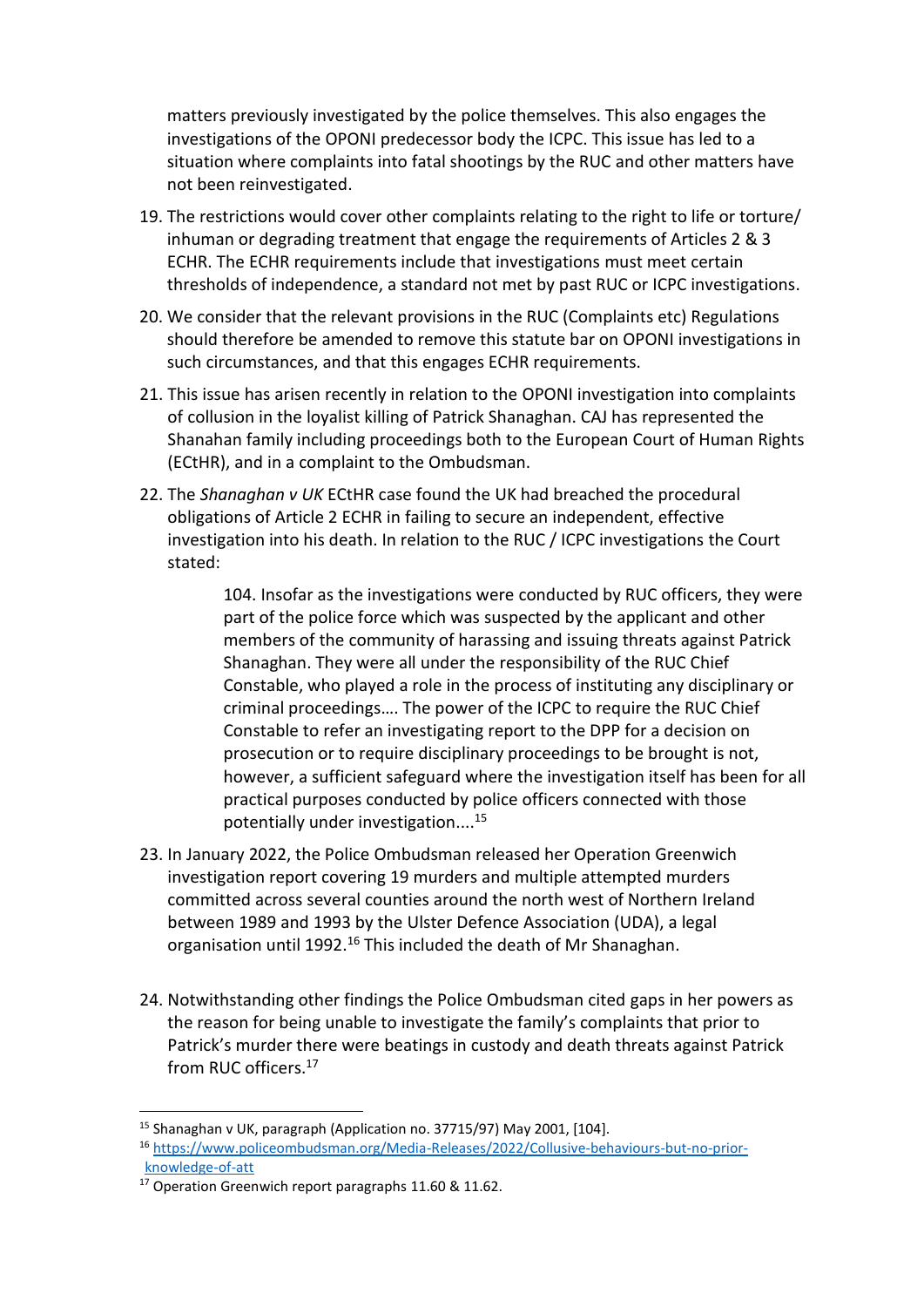25. In relation to the allegations of assaults in custody, the Ombudsman stated (with reference to the RUC (Complaints etc.) Regulations 2001):

> The 2001 Regulations state that complaints received under Section 52 of the 1998 Act can only be considered if 'the complaint has not otherwise been investigated by the police.' My Office cannot, therefore, investigate the assault allegations made by Mr Shanaghan as they were investigated by RUC Complaints and Discipline Branch at the time.<sup>18</sup>

- 26. The Ombudsman cited the same reason as precluding her from investigating the allegations that police officers threatened to kill Mr Shanaghan. Both complaints directly relate to matters occurring in the run up to Mr Shanahan's death at the hands of loyalist paramilitaries, that the family consider are linked to his death.
- 27. We consider this a limitation in the Ombudsman's powers to conduct effective investigations into deaths and hence the gap in powers should be remedied in order to ensure full compliance with Article 2 ECHR. It is worth noting that the Committee of Ministers continues to supervise OPONI, as a general measure, in response to Article 2 ECHR breaches until it is satisfied that it is fully Article 2 ECHR compliant.<sup>19</sup>
- 28. Whilst a recommendation has been included in previous reviews to remedy this gap in powers, there is presently no proposal to do so in the present review.
- 29. The Departmental consultation document states that recommendations should be considered in the context of the UK's intention for a legacy bill following its July 2021 Command Paper, which proposes instantly ending OPONI legacy investigations.<sup>20</sup>
- 30. It is notable there have been proposals to transfer OPONI legacy investigations to another body from the 2014 Stormont House Agreement (SHA), (albeit with an orderly transition of cases and OPONI retaining cases that were substantively competed). Over seven years on, implementation of the SHA is still awaited, and the UK has announced an intention to unilaterally depart from it in March 2020. The proposals set out in the Command Paper have already been assessed by UN and Council of Europe experts as incompatible with the UK's international obligations, including under the ECHR.<sup>21</sup> The introduction of the legacy bill has been subject to a number of delays and its provisions will invariably be subject to legal challenge. Given this its implementation should not be considered a *fait acompli* and it is more than possible that the Police Ombudsman will retain legacy powers entirely, or in a transitional period for some time to come. We therefore urge the Department to seek to remedy this gap in powers as an outworking of the current review.

### **Immigration Officers**

31. The OPONI Five Year Review states that the office "*also investigates 'serious' complaints about officers of the National Crime Agency when they are operating in* 

<sup>&</sup>lt;sup>18</sup> Operation Greenwich report, Paragraph 11.60.

<sup>19</sup> https://hudoc.exec.coe.int/eng#{%22EXECIdentifier%22:[%22004-2202%22]}

<sup>&</sup>lt;sup>20</sup> DoJ Consultation document, paragraph 62.

 $21$  For further detail see CAJ Rule 9 Submission to the Committee of Ministers, October 2021, <https://caj.org.uk/2021/12/02/submission-to-the-committee-of-ministers-october-2021/>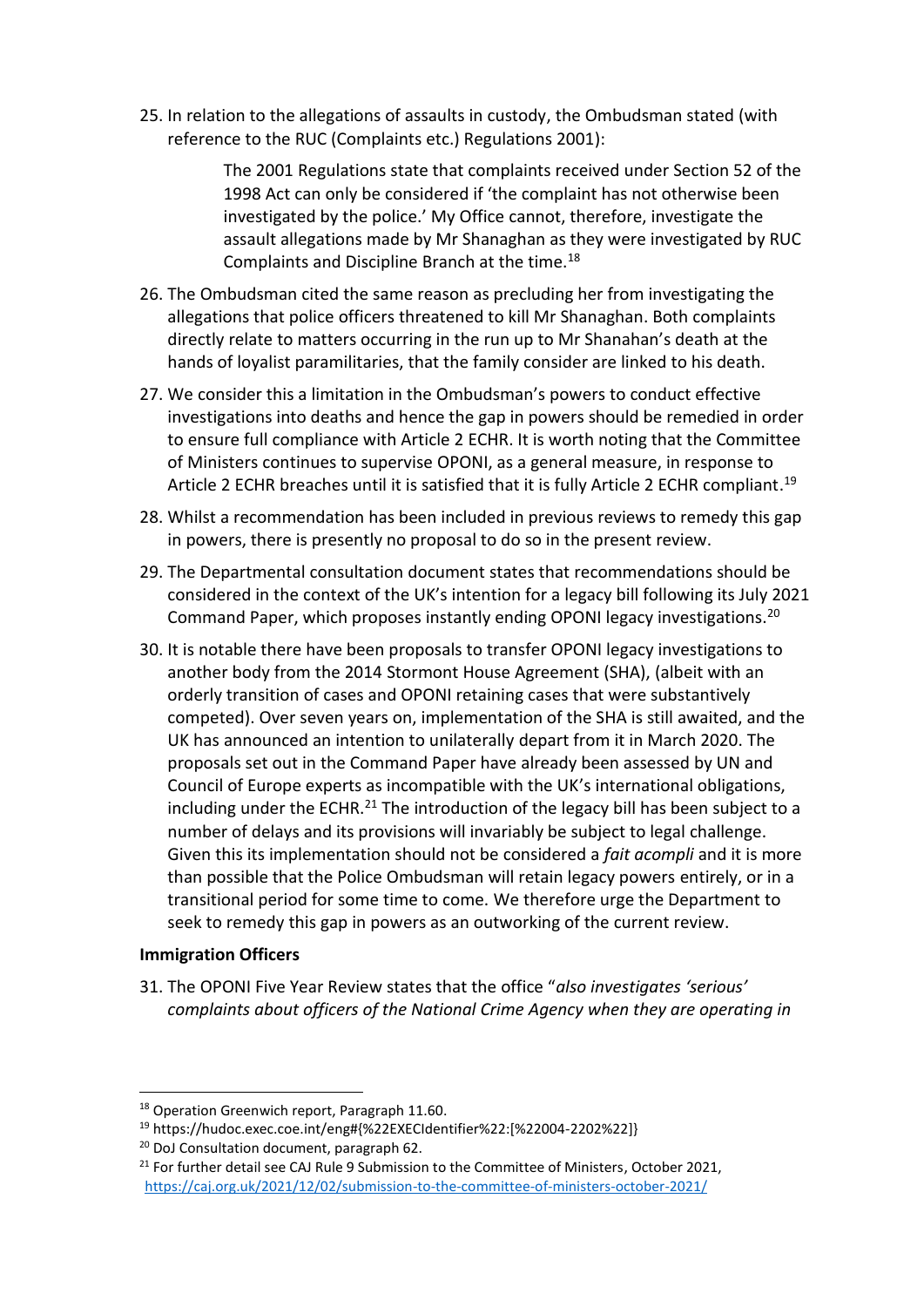*Northern Ireland, police officers from Great Britain when they are supporting the PSNI and complaints about certain Immigration and Customs officials*." 22

- 32. In general terms we consider all law enforcement officers discharging policing type functions in NI should come under the full remit of OPONI, rather than limitations to the PSNI. We supported the extension of remit to the National Crime Agency in this context and have engaged with the Ombudsman previously regarding the specific extent to which the actions of Home Office Immigration Officers (Border Force and other Immigration Enforcement officers)
- 33. The extent to which OPONI has powers to investigate Immigration Officers were helpfully set out by the current Ombudsman in correspondence with CAJ.
- 34. This highlights that the OPONI legislation provides for an agreement between OPONI and the Secretary of State for arrangements and procedures similar to those provided under the same Act relating to a list of *specified enforcement functions*. 23
- 35. The Ombudsman sets out that the current agreement with the Home Office places "strict limitations upon the nature of complaints that I have the power to investigate" in relation to immigration officers. They types of complaints that can be investigated are listed in Schedule 1 of the agreement and concern circumstances when:
	- That the exercise of an enforcement function by a relevant official led to the death or serious injury of a member of the public.
	- That in the exercise of an enforcement function a relevant official committed a serious assault or serious sexual offence.
	- That in the exercise of an enforcement function a relevant official is guilty of serious corruption.
	- That in the exercise of an enforcement function an incident occurs which raises an issue of significant public interest. $24$
- 36. The Ombudsman also sets out that certain misadministration complaints against immigration officers can fall under the remit of the Parliamentary and Health Service Ombudsman (PHSO).
- 37. It is notable that many of the concerns CAJ and other organisations have regarding the actions of immigration officers do not necessarily involve the exercise of formal powers, despite clearly constituting enforcement. We have long had well documented concerns regarding the role of immigration officers in conducting

<sup>22</sup> Five Year Review, page 6.

<sup>&</sup>lt;sup>23</sup> "...section 60ZB of the 1998 Act provides for an agreement between PONI and the Secretary of State for the establishment of arrangements and procedures similar to those provided under Part VII of the Act in relation to the exercise of specified enforcement functions by relevant officials. Section 60ZB (3) defines 'relevant officials' as including Immigration Officers and section 60ZB (4) defines enforcement functions as: Power of entry; Power to search persons or property; Power to seize or detain property; Power to arrest persons; Power to detain persons and Power to examine persons or otherwise to obtain information." "Section 60ZC(6) states that any agreement under section 60ZB must not provide for procedures in relation to so much of any complaint or matter as relates to functions conferred by or under Part 8 of the Immigration and Asylum Act 1999 (detained persons and removal centres etc.)." OPONI correspondence to CAJ, April 2020.

<sup>24</sup> OPONI correspondence to CAJ, April 2020.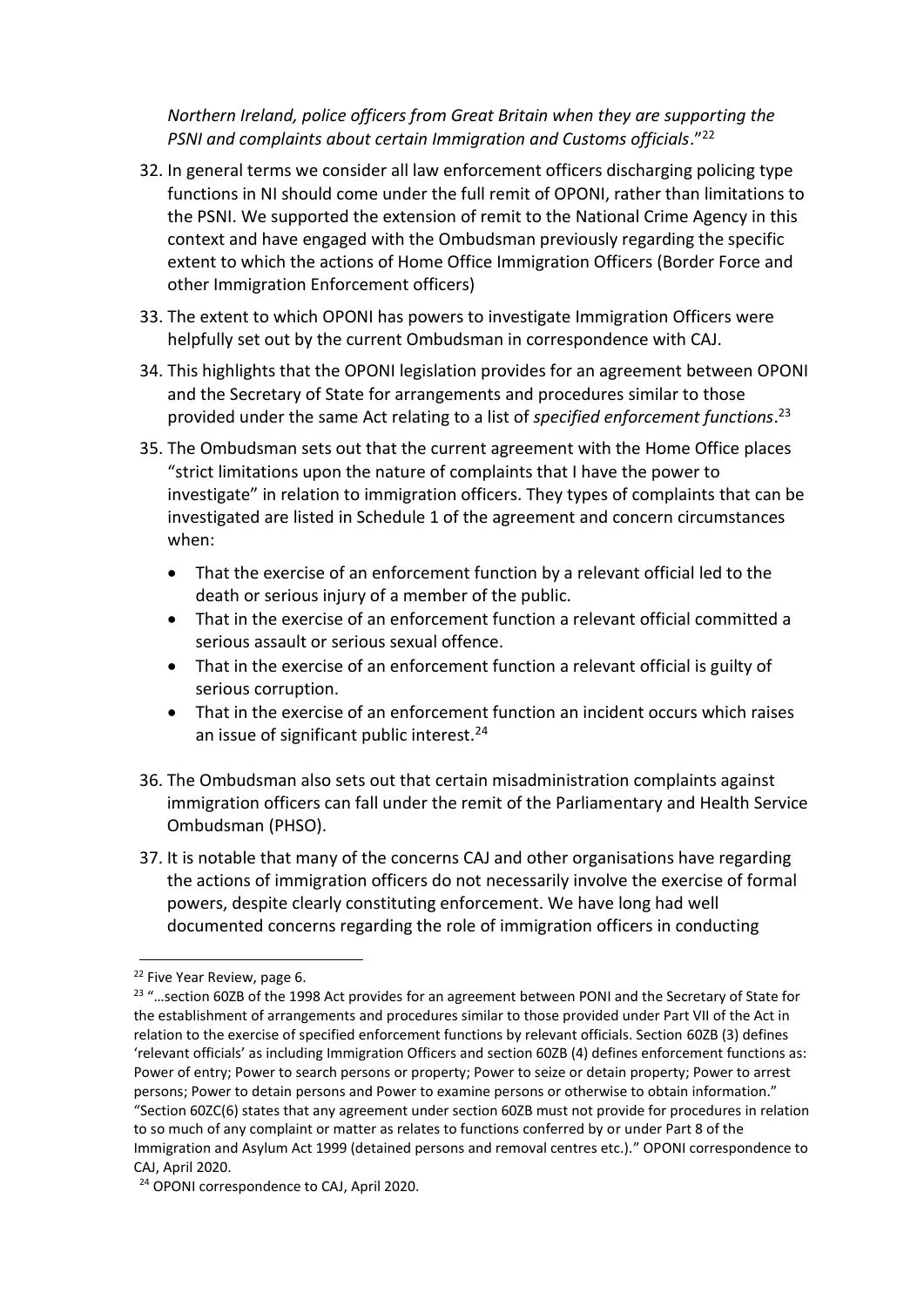selective passport checks on domestic NI-GB routes that have involved racial profiling (the form of racial discrimination where persons are singled out for attention by law enforcement officers on the basis of skin colour or other ethnic indicators). It is notable that Home Office guidance itself regards these type of operations within the Common Travel Area (CTA) as not involving the exercise of formal enforcement powers, e.g. to produce passports or question/examine passengers, but rather on the basis of unstated voluntary cooperation.<sup>25</sup>

- 38. We would urge changes to ensure immigration officers in NI are accountable to the Ombudsman in NI in the same way as the PSNI, both in relation to misconduct (including racial profiling) and any offences suspected.
- 39. We consider it within the remit of the Department to seek to progress recommendations to enhance the powers of OPONI in relation to the conduct of immigration officers. The functions of OPONI are transferred and to the extent to which such an extension would engage excepted matters the reforms would be ancillary to transferred matters as part of this broader review process.

#### **Proposal OPONI becomes an Officer of the NI Assembly**

- 40. The Five Year Review sets out a proposal that OPONI cease to be an arm's length body of the NI Department of Justice and instead be accountable to the NI Assembly.
- 41. The Five Year Review sets out that:

The Police Ombudsman believes that to further enhance confidence in the Office's independence, it should be an 'Officer of the Assembly'. This change would also reflect the original vision for the Office as described by Dr Hayes and increase our independence from government, in line with the Venice Principles for the proper functioning and independence of Ombudsman institutions which have been adopted by the UN."<sup>26</sup>

42. The Venice Principles represent an international standard. In relation to the role of the legislature this relates to a potential role in appointments, this states:

> The Ombudsman shall be elected or appointed according to procedures strengthening to the highest possible extent the authority, impartiality, independence and legitimacy of the Institution. The Ombudsman shall preferably be elected by Parliament by an appropriate qualified majority.

The procedure for selection of candidates shall include a public call and be public, transparent, merit based, objective, and provided for by the law.<sup>27</sup>

<sup>&</sup>lt;sup>25</sup> See: Enforcement visits casework guidance (publishing.service.gov.uk)i "Home Office IOs [immigration officers] do not have all of their normal powers to carry out immigration controls in respect of persons travelling within the common travel area (CTA). Operation Gull relies on the voluntary cooperation of the travelling public. Officers are entitled to carry out intelligence led operations designed to intercept persons who should not be in the country on the basis of cooperation from the general public. However, individuals are under no obligation to comply… "(p20)

<sup>&</sup>lt;sup>26</sup> Five Year Review, page 8.

<sup>&</sup>lt;sup>27</sup> [https://www.venice.coe.int/webforms/documents/?pdf=CDL-AD\(2019\)005-e](https://www.venice.coe.int/webforms/documents/?pdf=CDL-AD(2019)005-e) Principles 6-7.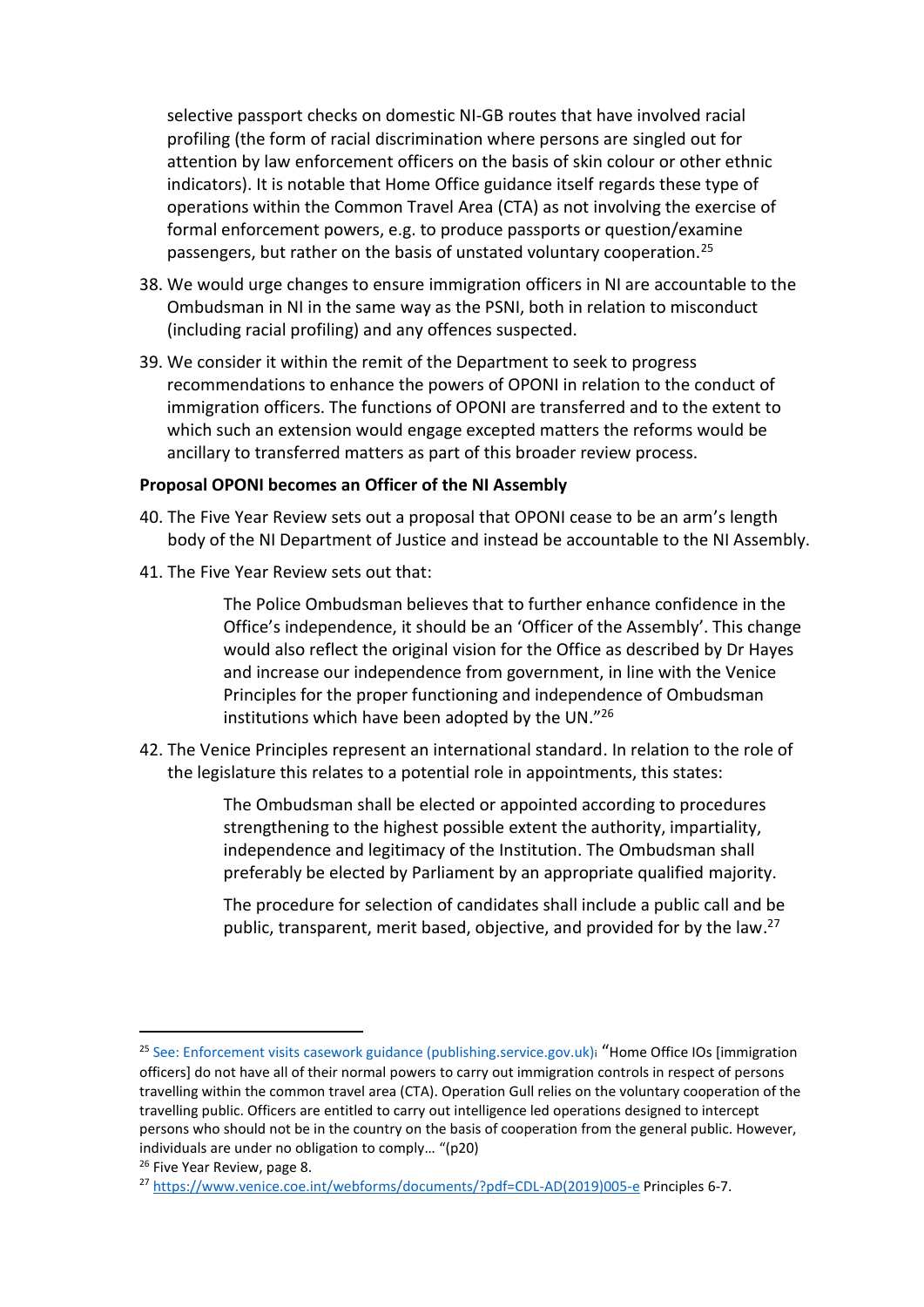- 43. The Venice Principles also make reference to the legislature having a role in the removal of an Ombudsman, and powers to present findings and recommendations to the legislature (and Executive). $28$
- 44. We note also the reference to the original vision of the Hayes review, we concur of the desirability to further examine the role of the legislature and OPONI in accordance with the Venice Principles.
- 45. We would caution however at this stage against a full transfer of OPONI to the status of an Officer of the Assembly, not least in the context of key safeguards as to the exercise of powers in the Assembly further to the Belfast/Good Friday Agreement having not been properly implemented.
- 46. This includes the implementation of the Bill of Rights, a key safeguard against the exercise of legislative power in a manner contrary to human rights standards. It also incudes the key relationship between the Bill of Rights and the Petition of Concern in the Assembly. The Petition of Concern was to be exercised in relation to equality requirements, including the provisions of the EHCR and Bill of Rights. It has also been envisaged that the Human Rights and Equality Commissions have an adjudicatory role over whether the use of the Petition of Concern has been valid to this end. At present, despite some limited reform further to the New Decade New Approach Agreement (NDNA), the Petition of Concern can still be used as an effective veto without recourse to the Bill of Rights which also has not been implemented.
- 47. In this context, in the absence of the implementation of these core GFA safeguards it is foreseeable that a full transfer of OPONI under the auspices of the Assembly would risk potential interference in the work of the office by opponents of policing accountability (in general or in response to particular OPONI reports). This may involve seeking to roll back OPONI powers or the misuse of Petitions of Concern to stymie the functioning of the office, for example in non-approval of budgets.<sup>29</sup>
- 48. In the worst case scenario there is a risk that the similar issues of having been unable to progress most recommendations from previous reviews into OPONI powers due to a 'lack of political consensus' could manifest itself on to the general functioning of the office. We would therefore urge both the prior implementation of key GFA safeguards in relation to the legislature and further examination of the implications of a transfer of sponsor arrangements on the discharge of OPONI functions.

### **Equality Screening**

 $28$  Principle 11: The parliamentary majority required for removal – by Parliament itself or by a court on request of Parliament- shall be equal to, and preferably higher than, the one required for election. The procedure for removal shall be public, transparent and provided for by law. Principle 18, "Ombudsman shall have the power to present, in public, recommendations to Parliament or the Executive, including to amend legislation or to adopt new legislation."

 $29$  In relation to legacy functions for an example of where an Executive Minister acted unlawfully in seeking to block a DoJ funding bid into legacy inquests see In the matter of an application by Bridget Hughes [2018] NIQB 30.